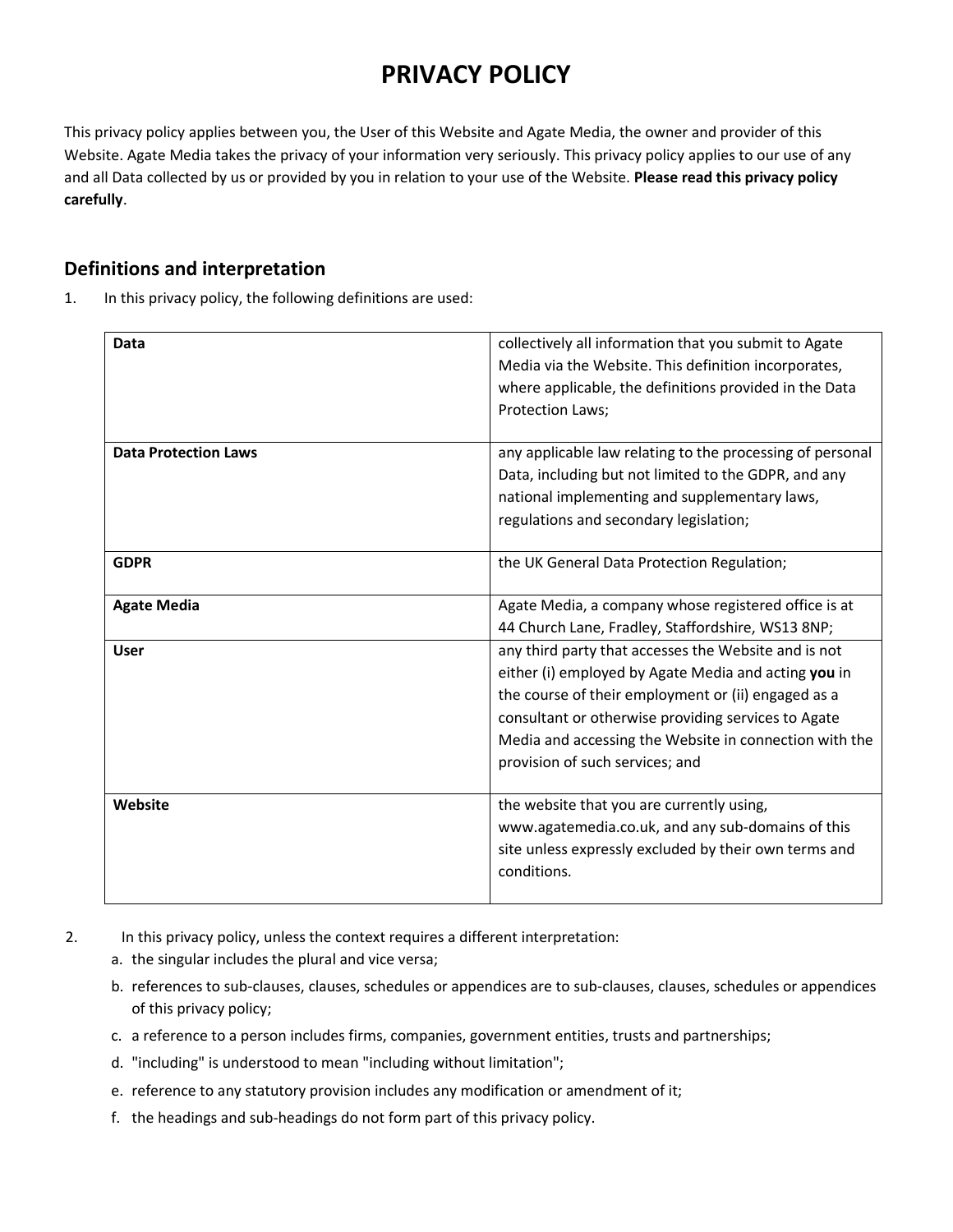# **Scope of this privacy policy**

- 3. This privacy policy applies only to the actions of Agate Media and Users with respect to this Website. It does not extend to any websites that can be accessed from this Website including, but not limited to, any links we may provide to social media websites.
- 4. For purposes of the applicable Data Protection Laws, Agate Media is the "data controller". This means that Agate Media determines the purposes for which, and the manner in which, your Data is processed.

# **Data collected**

5. We may collect the following Data, which includes personal Data, from you: a.

name;

b. contact Information such as email addresses and telephone numbers;

in each case, in accordance with this privacy policy.

#### **How we collect Data**

- 6. We collect Data in the following ways:
	- a. data is given to us by you ; and
	- b. data is collected automatically.

## **Data that is given to us by you**

- 7. Agate Media will collect your Data in a number of ways, for example:
	- a. when you contact us through the Website, by telephone, post, e-mail or through any other

means; b. when you use our services;

c. contact form;

in each case, in accordance with this privacy policy.

#### **Data that is collected automatically**

- 8. To the extent that you access the Website, we will collect your Data automatically, for example:
	- a. we automatically collect some information about your visit to the Website. This information helps us to make improvements to Website content and navigation, and includes your IP address, the date, times and frequency with which you access the Website and the way you use and interact with its content.

# **Our use of Data**

9. Any or all of the above Data may be required by us from time to time in order to provide you with the best possible service and experience when using our Website. Specifically, Data may be used by us for the following reasons: a. internal record keeping;

in each case, in accordance with this privacy policy.

10. We may use your Data for the above purposes if we deem it necessary to do so for our legitimate interests. If you are not satisfied with this, you have the right to object in certain circumstances (see the section headed "Your rights" below).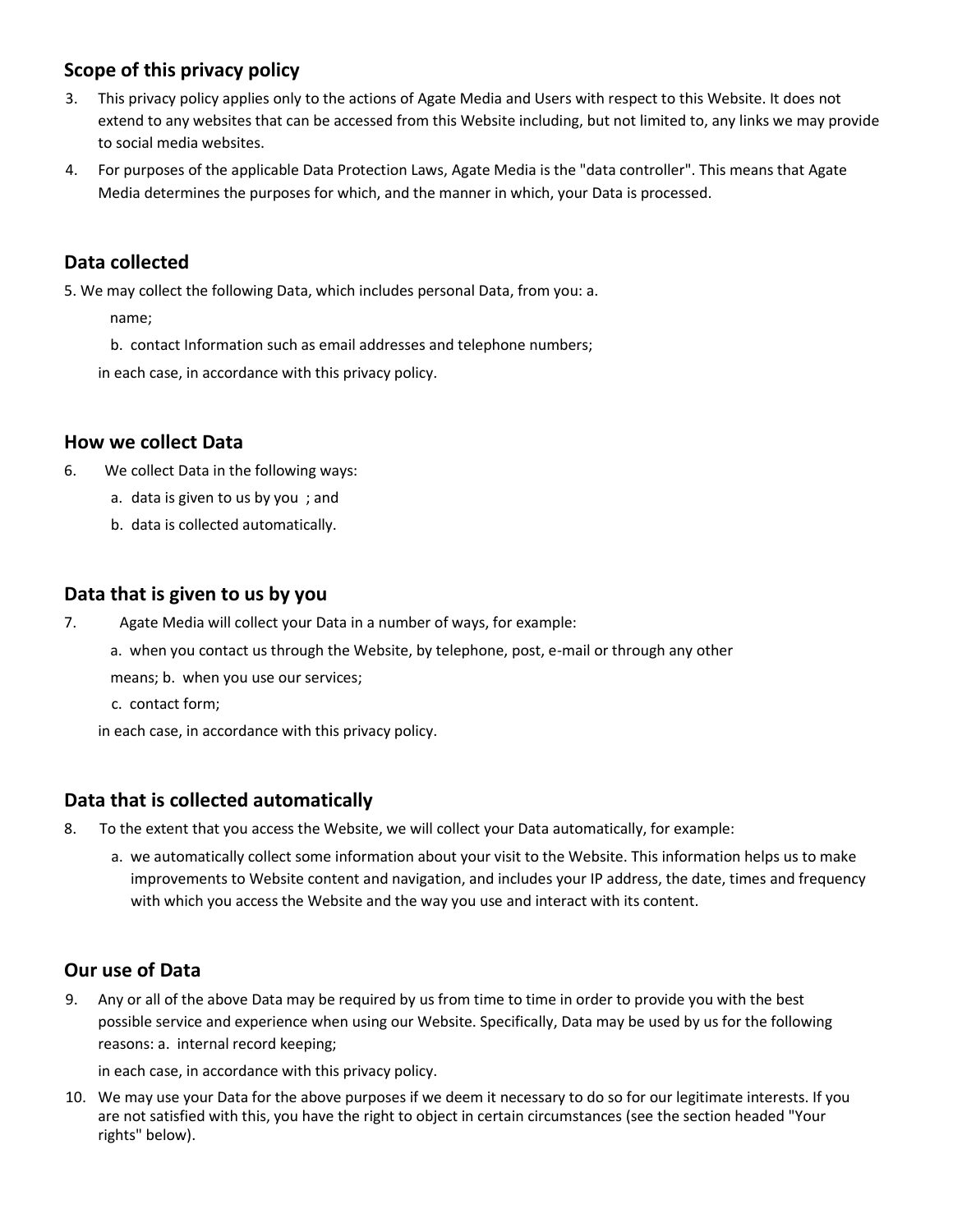## **Who we share Data with**

- 11. We may share your Data with the following groups of people for the following reasons:
	- a. our employees, agents and/or professional advisors to allow us to contact clients;

in each case, in accordance with this privacy policy.

#### **Keeping Data secure**

- 12. We will use technical and organisational measures to safeguard your Data, for example:
	- a. access to your account is controlled by a password and a user name that is unique to you.
	- b. we store your Data on secure servers.
- 13. Technical and organisational measures include measures to deal with any suspected data breach. If you suspect any misuse or loss or unauthorised access to your Data, please let us know immediately by contacting us via this e-mail address: oscar@agatemedia.co.uk.
- 14. If you want detailed information from Get Safe Online on how to protect your information and your computers and devices against fraud, identity theft, viruses and many other online problems, please visit www.getsafeonline.org. Get Safe Online is supported by HM Government and leading businesses.

#### **Data retention**

- 15. Unless a longer retention period is required or permitted by law, we will only hold your Data on our systems for the period necessary to fulfil the purposes outlined in this privacy policy or until you request that the Data be deleted.
- 16. Even if we delete your Data, it may persist on backup or archival media for legal, tax or regulatory purposes.

#### **Your rights**

- 17. You have the following rights in relation to your Data:
	- a. **Right to access** the right to request (i) copies of the information we hold about you at any time, or (ii) that we modify, update or delete such information. If we provide you with access to the information we hold about you, we will not charge you for this, unless your request is "manifestly unfounded or excessive." Where we are legally permitted to do so, we may refuse your request. If we refuse your request, we will tell you the reasons why.
	- b. **Right to correct** the right to have your Data rectified if it is inaccurate or incomplete.
	- c. **Right to erase** the right to request that we delete or remove your Data from our systems.
	- d. **Right to restrict our use of your Data** the right to "block" us from using your Data or limit the way in which we can use it.
	- e. **Right to data portability** the right to request that we move, copy or transfer your Data.
	- f. **Right to object** the right to object to our use of your Data including where we use it for our legitimate interests.
- 18. To make enquiries, exercise any of your rights set out above, or withdraw your consent to the processing of your Data (where consent is our legal basis for processing your Data), please contact us via this e-mail address: oscar@agatemedia.co.uk.
- 19. If you are not satisfied with the way a complaint you make in relation to your Data is handled by us, you may be able to refer your complaint to the relevant data protection authority. For the UK, this is the Information Commissioner's Office (ICO). The ICO's contact details can be found on their website at https://ico.org.uk/.
- 20. It is important that the Data we hold about you is accurate and current. Please keep us informed if your Data changes during the period for which we hold it.